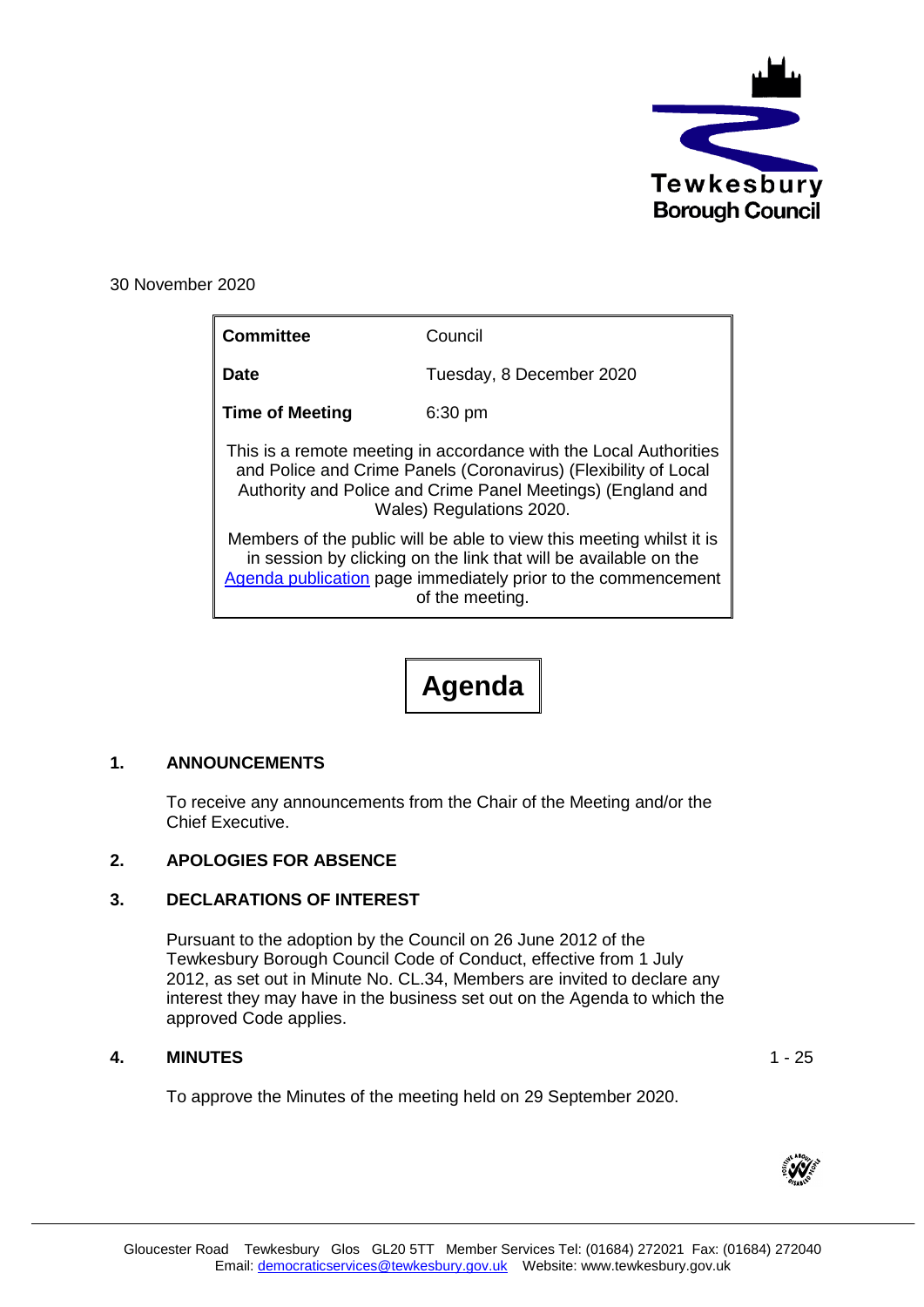# **5. ITEMS FROM MEMBERS OF THE PUBLIC**

a) To receive any questions, deputations or petitions submitted under Council Rule of Procedure.12.

*(The deadline for public participation submissions for this meeting is 2 December 2020).*

b) To receive any petitions submitted under the Council's Petitions Scheme.

#### **6. MEMBER QUESTIONS PROPERLY SUBMITTED IN ACCORDANCE WITH COUNCIL PROCEDURE RULES**

To receive any questions submitted under Rule of Procedure 13. Any items received will be circulated on 8 December 2020.

*(Any questions must be submitted in writing to Democratic Services by, not later than, 10.00am on the working day immediately preceding the date of the meeting).*

# **7. RECOMMENDATIONS FROM EXECUTIVE COMMITTEE**

The Council is asked to consider and determine recommendations of a policy nature arising from the Executive Committee as follows:-

|  |  | (a) Corporate Peer Challenge - Final Report and Action Plan | 26 - 49 |
|--|--|-------------------------------------------------------------|---------|
|--|--|-------------------------------------------------------------|---------|

At its meeting on 18 November 2020 the Executive Committee considered the Corporate Peer Challenge final report and action plan and **RECOMMENDED TO COUNCIL**:

- 1. That the peer review action plan be **APPROVED**.
- 2. That monitoring of the action plan be undertaken by the Overview and Scrutiny Committee on a six-monthly basis.

#### **(b) Infrastructure Funding Statement** 50 - 77

At its meeting on 18 November 2020 the Executive Committee considered the Infrastructure Funding Statement and **RECOMMENDED TO COUNCIL**:

- 1. That the publication of the Infrastructure Funding Statement (IFS) for 2020 be **APPROVED**.
- 2. That it be **NOTED** that the Annual Community Infrastructure Levy (CIL) Rates Summary Statement will be published alongside the Infrastructure Funding Statement.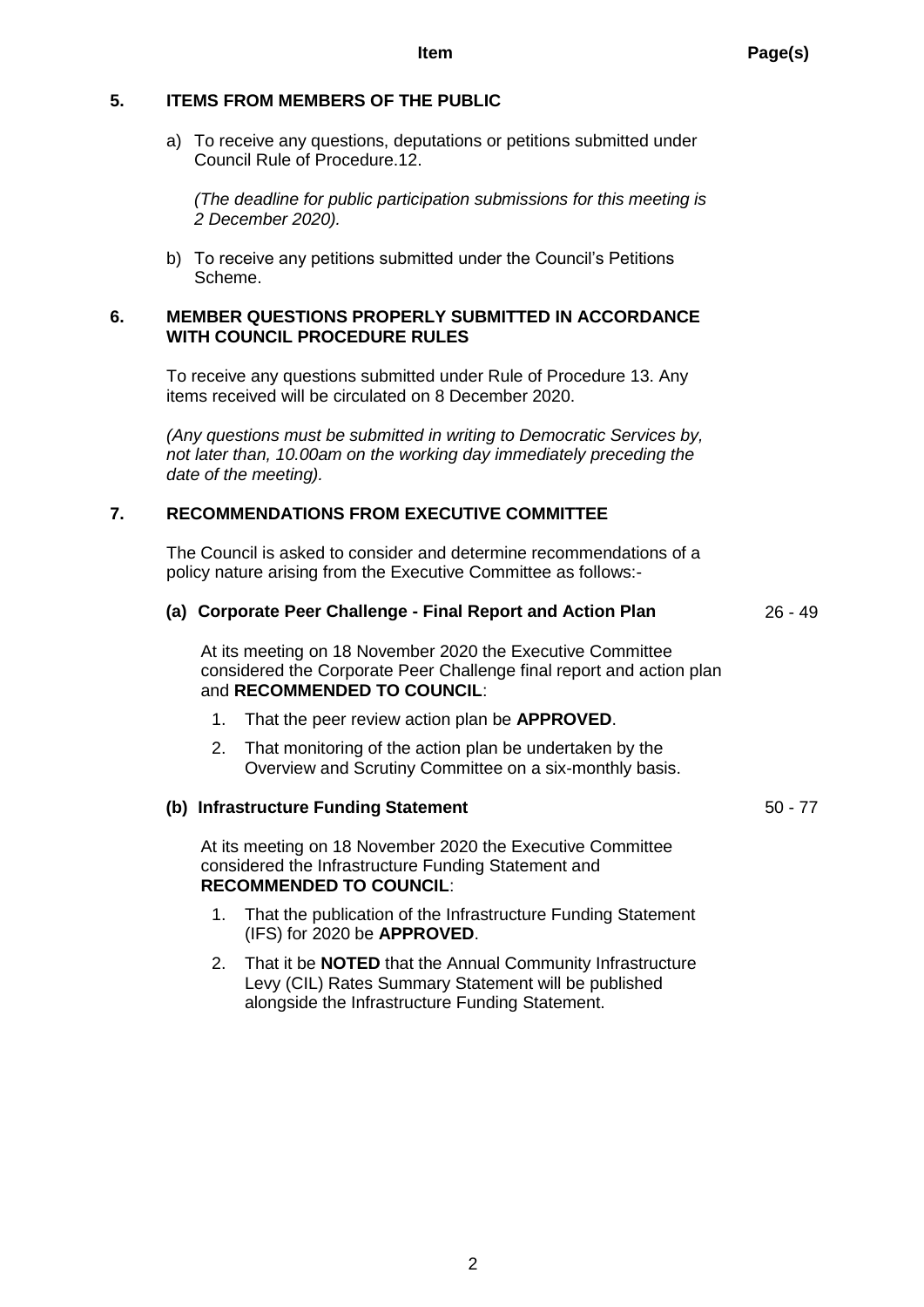# **(c) Replacement Pay and Display Parking Machines** 78 - 82

At its meeting on 18 November 2020 the Executive Committee considered setting aside capital receipts for the replacement of pay and display parking machines and it was **RECOMMENDED TO COUNCIL**:

- 1. That capital funding of £117,000 be allocated from the Capital Receipts Reserve for the replacement of car park pay and display machines across all authority-owned and charged car parks.
- 2. That authority be delegated to the Head of Finance and Asset Management to procure suitable parking pay and display machines that offer cash and card payment options with a remote back office function.

## **8. NOTICE OF MOTION: SUPPORT FOR TECH TALENT CHARTER** 83 - 89

To note the attached report setting out the decision made at the Overview and Scrutiny Committee meeting on 13 October 2020.

## **9. MEMBERSHIP OF GLOUCESTERSHIRE POLICE AND CRIME PANEL**

The Council is asked to note the change in the Council's reserve representative on the Gloucestershire Police and Crime Panel from Councillor A S Reece to Councillor R A Bird.

#### **10. COVID-19 EMERGENCY DECISIONS TAKEN UNDER URGENCY POWERS IN ACCORDANCE WITH PART 3 OF THE CONSTITUTION** 90 - 112

To note the urgent decisions taken during the COVID-19 pandemic.

## **11. SEPARATE BUSINESS**

The Chairman will move the adoption of the following resolution:

That under Section 100(A)(4) Local Government Act 1972, the public be excluded for the following items on the grounds that they involve the likely disclosure of exempt information as defined in Part 1 of Schedule 12A of the Act.